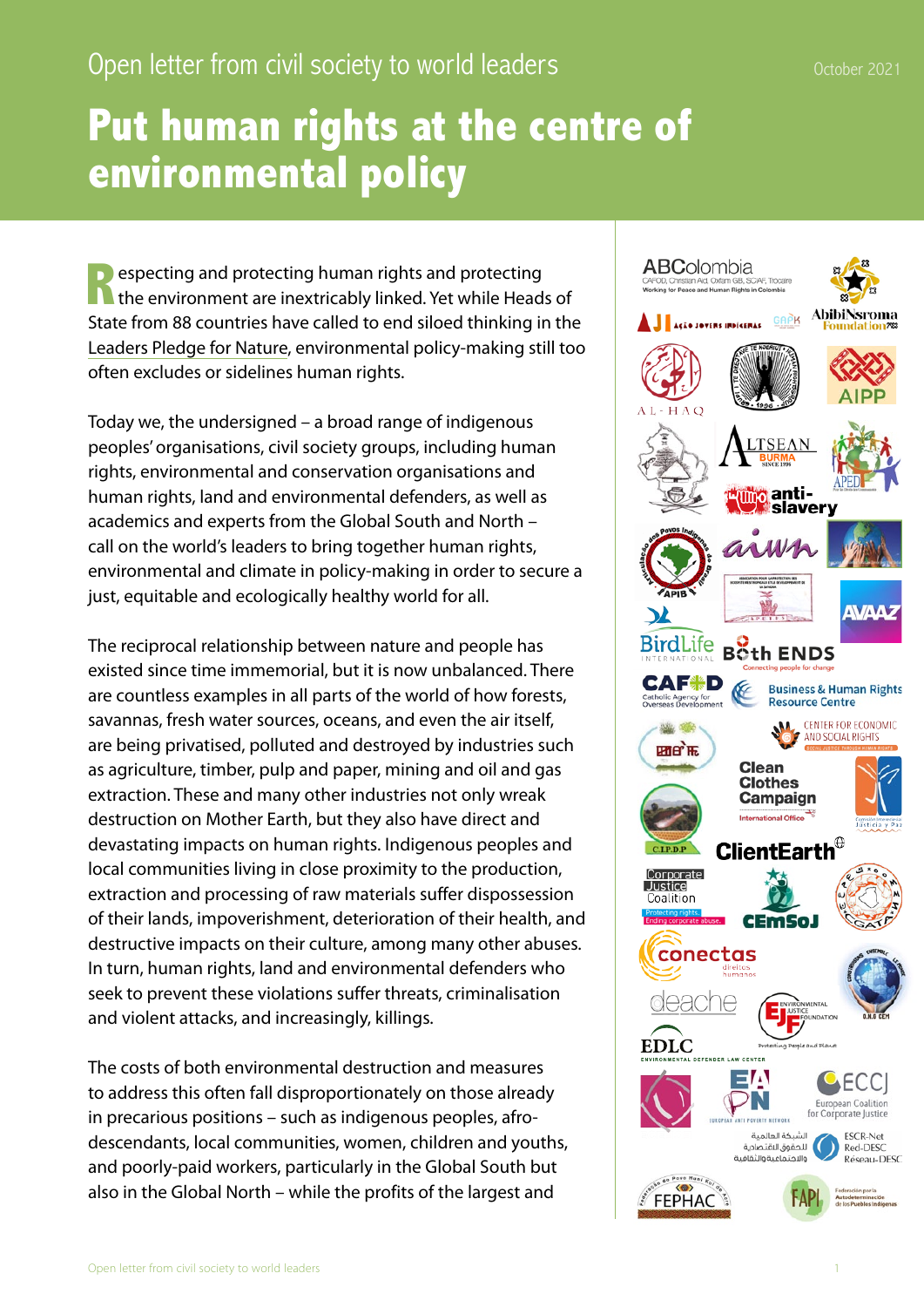most environmentally-damaging industries, and the wealth of their owners and financers, continues to grow. It is unforgivable that polluting industries profit at the expense of the health and human rights of marginalised communities. And, ultimately, this environmental destruction has indirect human rights impacts on us all.

Just this month the Human Rights Council adopted a resolution recognising the Right to a Healthy Environment. Yet while there is evidence that th[e protection of human rights can lead to better](http://www.fao.org/documents/card/en/c/cb2953en)  [environmental outcomes](http://www.fao.org/documents/card/en/c/cb2953en), calls for recognition of the holistic and indivisible nature of human rights and the environment often go unheeded in global, regional and national environmental and climate policy forums.

This must change. As a global community we face multiple, intersecting crises: increasing human rights abuses and environmental harms by companies, land grabs, the loss of food and water sovereignty, increasing poverty and inequality, increased attacks and killings of defenders, climate changeinduced disasters and migration, the diminishing health of the oceans and critical biodiversity loss. Resolving these crises demands a holistic approach to environmental policy that embeds human rights and tackles systemic problems, including historically rooted social injustice, ecological destruction, state capture by corporations, corruption and impunity, as well as social and economic inequality.

We urge world leaders to ensure that all policymaking related to the environment – including the climate and biodiversity crises, ownership and use of land, water and resources, ecosystem degradation, corporate accountability and trade, among others – address human rights and the environment in an integrated manner. This would help to catalyse the transformative action that is urgently required.

Respect for, protection, promotion and fulfilment of human rights, and the protection of those who defend them, must be an essential and non-negotiable part of measures adopted in upcoming negotiations at the UN Convention of Biological Diversity, COP15, and the UN Framework Convention on Climate Change, COP26. Human rights must also be central to regional and national level climate and environmental policies, such as proposed deforestation legislation in the UK, the EU and the USA, which must be further strengthened.

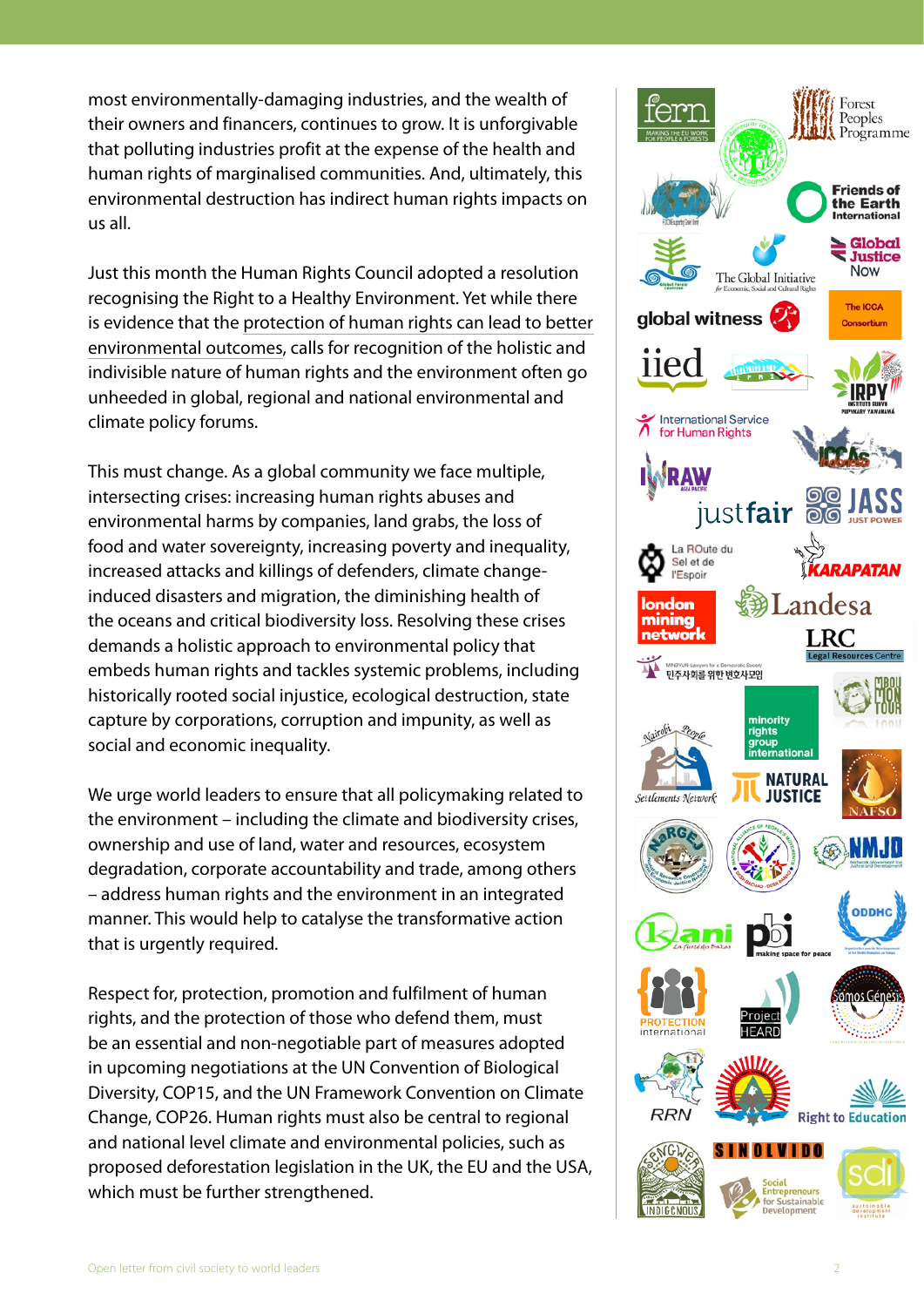The time to act is now: we call on you to unite human rights, climate and the environment once and for all. In doing so, you can help us and our future generations to thrive by living in harmony with nature. And in doing so, you can affirm that both nature and people have intrinsic worth and that governments are serious about living up to their duty both to protect Mother Earth and to respect, protect and fulfil human rights.

## **List of signatory organisations**

- 1. ABColombia United Kingdom
- 2. AbibiNsroma Foundation Ghana<br>3. ADeD Republic of Benin
- 3. ADeD Republic of Benin
- 4. Al-Haq, Law in the Service of Man Palestine
- 5. Albanian Human Rights Group Albania
- 6. ALTSEAN-Burma Burma
- 7. Amerindian Peoples Association Guyana
- 8. Anti-Slavery International United Kingdom
- 9. Appui pour la Protection de l'Environnement et le Développement (APED) – Cameroon
- 10. Articulação dos Povos Indígenas do Brasil (APIB) Brazil
- 11. Asia Indigenous Peoples Pact Thailand
- 12. Asian Indigenous Women's Network Philippines
- 13. Asocamp Colombia<br>14 Association for Emand
- Association for Emancipation, Solidarity and Equality of women -ESE – North Macedonia
- 15. Association For Promotion Sustainable Development India
- 16. Association marocaine des droits humains (AMDH) Morocco
- 17. Association of Indigenous Village Leaders in Suriname (VIDS) Suriname
- 18. Association Okani Cameroon
- 19. Association pour la Promotion des Ecosystèmes Tropicaux et pour la Protection de l'Environnement (APETDS) – Republic of the Congo
- 20. Avaaz United States of America
- 21. BirdLife International United Kingdom<br>22. Both FNDS Netherlands
- Both ENDS Netherlands
- 23. Business & Human Rights Resource Centre United Kingdom
- 24. Catholic Agency for Overseas Development (CAFOD) United Kingdom
- 25. Center for Economic and Social Rights (CESR) United States of America
- 26. Centre for Research and Advocacy, Manipur India
- 27. Centro de Politicas Publicas y Derechos Humanos Peru EQUIDAD – Peru
- 28. Chepkitale Indigenous Peoples' Development Project (CIPDP) Kenya
- 29. Clean Clothes Campaign International Office United Kingdom
- 30. ClientEarth Belgium
- 31. Comisión Intereclesial de Justicia y Paz Colombia
- 32. Community Empowerment and Social Justice Network (CEMSOJ) – Nepal
- 33. Comptoir Juridique Junior Republic of the Congo
- 34. Conectas Brazil
- 35. Conféderation génerale autonome des travailleurs en Algerie Algeria
- 36. Construisons Ensemble le Monde Democratic Republic of Congo
- 37. CoopeSoliDar R.L Costa Rica
- 38. Coordinadora de las Organizaciones Indígenas de la Cuenca Amazónica (COICA) – Ecuador
- 39. Corporate Justice Coalition United Kingdom
- 40. Covenants Watch Taiwan
- 41. Deache Colombia
- 42. Egyptian Initiative for Personal Rights (EIPR) Egypt
- 43. Emmaus Aurinkotehdas ry Finland
- 44. Endorois Welfare Council (EWC) Kenya
- 45. Environmental Defender Law Center United States of America
- 46. Environmental Investigation Agency United Kingdom
- 47. Environmental Justice Foundation (EJF) United Kingdom
- 48. Equitable Cambodia Cambodia
- 49. ESCR-Net (International Network for Economic, Social and Cultural Rights) – Switzerland
- 50. European Anti-Poverty Network Belgium
- 51. European Coalition for Corporate Justice Belgium
- 52. Federação do Povo Huni Kui do Acre (FEPHAC) Brazil
- 53. Federación por la Autodeterminación de los Pueblos Indígenas Paraguay
- 54. Federation of Community Forestry Users Nepal Nepal
- 55. FERN Belgium
- 56. Forest Peoples Programme United Kingdom
- 57. Foundation for the Conservation of the Earth (FOCONE) Nigeria
- 58. Friends of the Earth International Netherlands
- 59. Fundacion De Estudios Para La Aplicacion Del Derecho (FESPAD) – El Salvador
- 60. Fundación para la Democracia, Seguridad y Paz (FEDEPAZ) Peru
- 61. Global Forest Coalition Paraguay
- 62. Global Initiative for Economic, Social and Cultural Rights Mexico
- 63. Global Justice Now United Kingdom
- 64. Global Witness United Kingdom
- 65. ICCA Consortium Mexico
- 66. Inclusive Development International United States of America
- 67. Indepaz Colombia
- 68. Indigenous Peoples Major Group for Sustainable Development **Philippines**
- 69. Indigenous Peoples Rights International Philippines